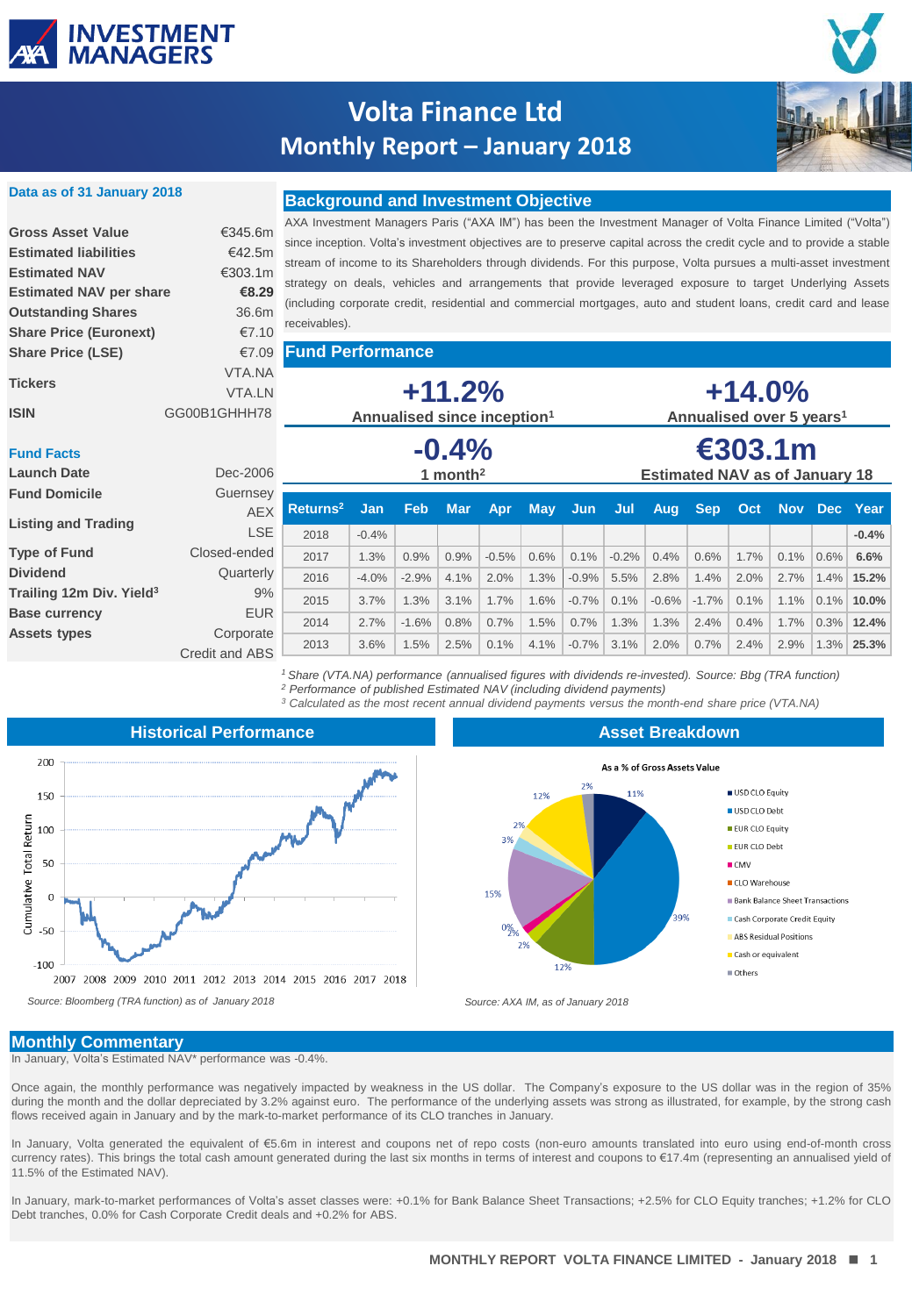



# **Volta Finance Ltd Monthly Report – January 2018**

On February 9th, the US Court of Appeals for the District of Columbia ruled in favour of the US Loan Syndications and Trading Association in its lawsuit against the US Securities and Exchange Commission (SEC) and the Board of Governors of the Federal Reserve System (FRB) over the application of the US credit risk retention requirements to managers of open-market collateralized loan obligations. The Court stated that managers of "open-market CLOs" (i.e. broadly syndicated CLOs) are not subject to the risk retention rules under Dodd-Frank regulation. Those rules require the securitiser of an asset-backed security to retain, on an unhedged basis, at least 5% of the credit risk of any issuance. Although the SEC and the FRB could theoretically petition for rehearing, the market views that as unlikely and that, if they did, it would be unlikely that a rehearing would be granted. In Europe there has been no sign that the retention rule would be abandoned or softened for CLOs (at least for the next few years). Therefore, going forward, the share of US CLOs satisfying the European retention requirement will decrease (from almost 45% in 2017).

For Volta, which can only invest in CLOs satisfying the European risk retention rules, it would mean that we would return towards the situation experienced in 2014/2015: having to convince US CLO managers to issue CLO satisfying the European risk retention rules although they aren't forced to comply with similar obligations in the US. This worked reasonably satisfactorily in the past. We will provide further information in future monthly reports as there is many options available to be able to continue seizing USD CLO opportunities for Volta.

In January Volta made one single investment (a BB tranche of USD CLO) for the equivalent of €3.2m. Under market standard assumptions this tranche is expected to yield near 8.5%.

Since the end of January, Volta opened a new USD CLO warehouse in order to secure a further investment in a USD CLO Equity tranche. Another CLO warehouse is expected to be opened in Europe in March. This is in line with our global view that we have reached the right point in the cycle to increase our exposure to CLO Equity tranches, given the ability to lock in a low cost of debt and being more and more convinced that we broadly reached the end of the credit spread tightening cycle. CLO equity tranches being long term leveraged positions benefit from spread widening in the underlying loan market.

#### **Portfolio Composition by Asset Type**

| Market Value (€m)          |       | Breakdown (% GAV)                      |            |  |  |  |
|----------------------------|-------|----------------------------------------|------------|--|--|--|
| CLO                        |       | <b>USD CLO Equity</b>                  | 10,6%      |  |  |  |
|                            |       | USD CLO Debt                           | 39,3%      |  |  |  |
|                            |       | <b>EUR CLO Equity</b>                  | 11,9%      |  |  |  |
|                            | 226.6 | <b>EUR CLO Debt</b>                    | 2,3%       |  |  |  |
|                            |       | <b>CMV</b>                             | 1,5%       |  |  |  |
|                            |       | CLO Warehouse                          | 0.0%       |  |  |  |
| Synthetic Corporate Credit | 52.6  | Synthetic Corporate Credit Equity      | 0.0%       |  |  |  |
|                            |       | <b>Bank Balance Sheet Transactions</b> | 15,2%      |  |  |  |
| Cash Corporate Credit      | 8,5   | Cash Corporate Credit Equity           | 2,5%       |  |  |  |
|                            |       | Cash Corporate Credit Debt             | 0.0%       |  |  |  |
| ABS                        | 15,7  | <b>ABS Residual Positions</b>          | 2,3%       |  |  |  |
|                            |       | ABS Debt                               | 2,2%       |  |  |  |
| Cash or equivalent         | 42,2  | Cash or equivalent                     | 12,2%      |  |  |  |
| GAV                        | 345,6 |                                        |            |  |  |  |
| Liability                  |       | (40,4) Debt from Repurchase Agreement  | $(11,7)$ % |  |  |  |
| Fees due                   |       | (2,1) Fees due to Investment Manager   | $(0,6)$ %  |  |  |  |
| <b>Estimated NAV</b>       |       | 303,1 Per Share                        | 8,29       |  |  |  |

*Source: AXA IM, as of January 2018 Source: AXA IM, as of January 2018*

#### **Top 10 Underlying Exposures**

At the end of January 2018, Volta's Estimated NAV was €303.1m or €8.29 per share. The GAV stood at €345.6m.

*\*It should be noted that approximately 12.4% of Volta's GAV comprises investments in funds for which the relevant NAVs as at the month-end date are normally available only after Volta's NAV has already been published. Volta's policy is to publish its own NAV on as timely a basis as possible in order to provide shareholders with Volta's appropriately up-to-date NAV information. Consequently, such investments in funds are valued using the most recently available NAV for each fund. The most recently available fund NAV was for 12.4% as at 29 December 2017.*

*\*\* "Mark-to-market variation" is calculated as the Dietz-performance of the assets in each bucket, taking into account the Mark-to-Market of the assets at month-end, payments received from the assets over the period, and ignoring changes in cross currency rates. Nevertheless, some residual currency effects could impact the aggregate value of the portfolio when aggregating each bucket.*



*Source: AXA IM, as of January 2018 (% of NAV for ccy / % of GAV for geography)*



Last Eighteen Months Performance Attribution



| <b>Issuer</b>                              | $\frac{1}{2}$ | <b>Bloomberg Industry Group</b>      | <b>Issuer</b>                    | %     | <b>Bloomberg Industry Group</b> |
|--------------------------------------------|---------------|--------------------------------------|----------------------------------|-------|---------------------------------|
| Altice / Numericable / SFR<br>Group / Ypso | 0.76%         | Advantage Sales & Marketing<br>Media |                                  | 0,35% | Advertising                     |
|                                            |               |                                      | Calpine                          | 0,33% | Electric                        |
| Ziggo                                      | 0.44%         | Media                                | <b>ION Media Networks</b>        | 0.32% | Media                           |
| TransDigm Inc                              | 0.42%         | Aerospace/Defense                    |                                  |       |                                 |
|                                            |               |                                      | <b>Springer Science+Business</b> |       |                                 |
| Asurion                                    | 0.37%         | Insurance                            | Media GmbH                       | 0.31% | Media                           |
| <b>First Data Corporation</b>              | 0.40%         | Software                             | CenturyLink Inc                  | 0,28% | Telecommunications              |

**RESTRICTED** *Source: Intex, Bloomberg, AXA IM Paris as of January 2018 – unaudited figures - not accounting for unsettled trades Figures expressed in % of the Estimated NAV*